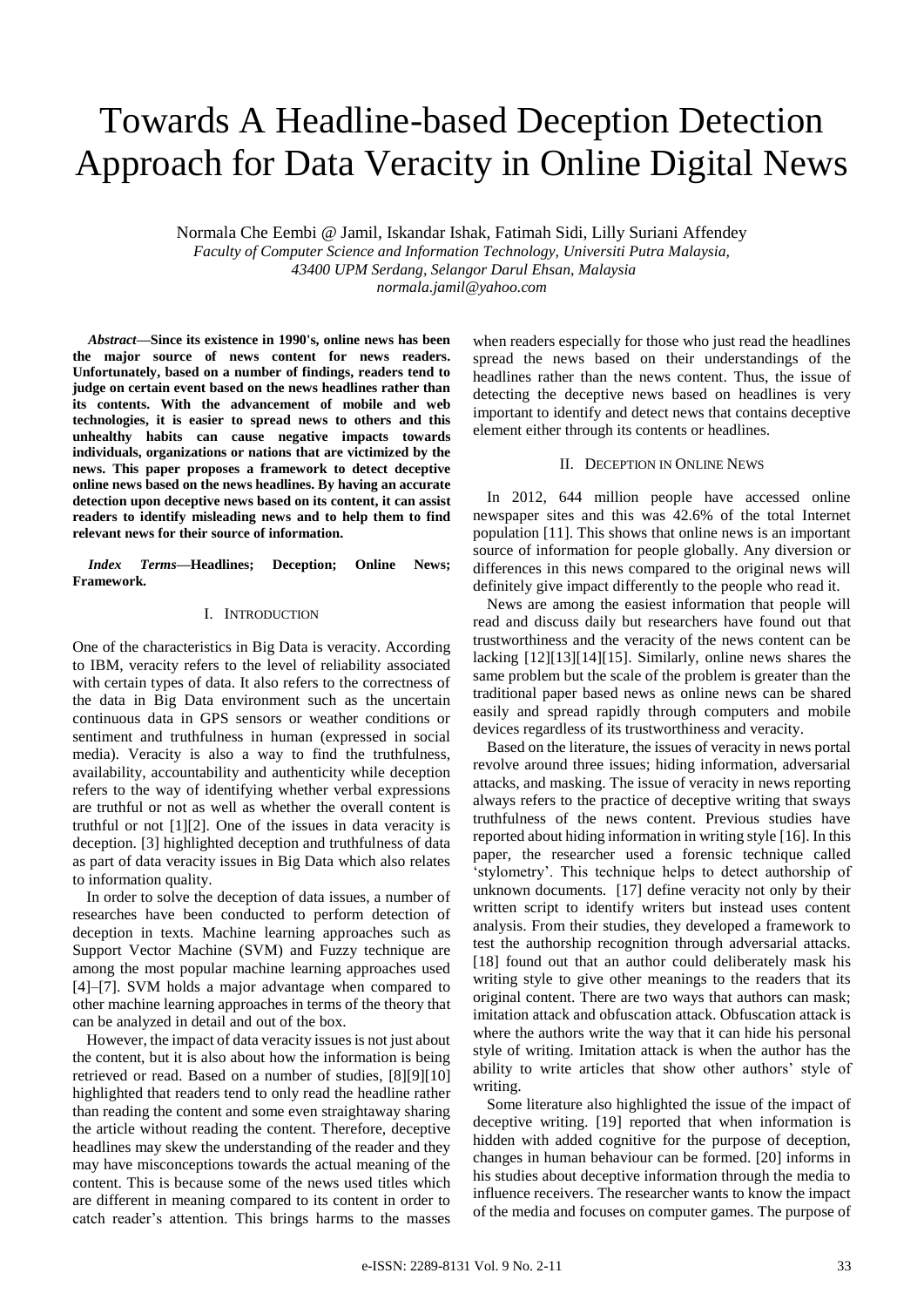his studies is truthfulness can determine the main sources. This issue will lead to the problem of deception from real news portal.

A number of approaches have been produced in dealing the deceptive writings issue. [21] uses big data technique to protect privacy policies users and used user profiling to collect details of information. Researcher [22] used a framework model based on four elements that are trustor, trustee, trust object and trust part. The trust framework developed for the consumer in the e-commerce domain. Other than that, Van Dam & van de Velden [23] focuses on using a framework to explore and segment user profiles. They profile the Facebook users. Previous studies [24] also develop a web recommendation framework of user profiling based on Probabilistic Latent Semantic Analysis (PLSA) model. The benefit of PLSA is to measure the incidence activities.

## *A. Deception in News Reporting*

News are a packaged information about current events happening in some location [25]. Currently, news is available not just in the traditional paper-based newspaper, but also in the web portal. Web portal-based news has been preferred by news reader rather than the conventional newspaper due to its easiness to access through computers and mobile devices. However, due to the popularity of online news, there are also independent portals which can be developed by either group of peoples or individuals creating online news portals. Other than that, based on [26], content change does exist in news reporting and therefore the veracity of the news must be determined. Deception has been proven to be implemented in news reporting [27][28]. This has caused a number of adverse outcomes such as political unrest, slander and negative perception towards a particular organization, personnel, and country [29]. Hence, it is important for readers to be able to filter out news or portals which are detected as deceptive.

Another problem with deception in news reporting is on the sharing practices. March 2005 [30] shows that the problem where news that has been rebroadcast by news stations did not acknowledge the original source of the news. This may be exploited by some parties or agencies or individuals which may have an interest on inciting rage towards public or war to some extent.

## *B. Machine Learning-based Deception Detection Approaches*

News portal is semi-structured data and data size is large in which a proper approach using the artificial intelligent method as well as data analytic approach must be used. Therefore, machine learning is one of the approaches that has been applied in deception detection domain. Support Vector Machine (SVM) and Bayes technique are among the most popular machine learning approaches used for deception detection. [4]–[7]. For the purpose of comparisons, we choose the most recent researches (starting from 2012) that implemented machine learning technique in text deception detection. Approach by [5] was focused on Chinese Textbased CMC and using Support Vector Machine and produced acquired 90% of accuracy on deception detection.

Another approach by [28] which also implemented Support Vector Machine in deception detection acquired 62.17% of accuracy. Their main focus was on short text on the Twitter dataset. While [31] used the Bayesian technique in deception detection and focus on online review communities.

For the machine learning technique using fuzzy logic, they focus on employee data to detect deceptive datum with 57.4% of accuracy [32]. Meanwhile [33] have 60-70% of accuracy's result that is focused on cross-cultural content in short essay. Lastly [34] focus on satirical cues content where the domain is satirical and legitimate news with result 90% of accuracy.

Based on previous researches, we found out that all researchers focused their analysis more on the content of the news. However, in terms of reading practices by the masses, studies have shown that many readers only read the news headlines before they judge and act further (such as sharing it with others and judging the actual news) [9][8][10]. [9] also highlighted that headlines are the first impression of news articles and it can drive the way readers perceive the rest of the content associated with them through affecting their way of remembering it. Furthermore, headlines can be disreputably misleading, inaccurate, or ambiguous [35].

Thus, readers struggle to update their memory in order to correct their initial misconceptions. News agencies also regard news headlines as the most crucial part of the information that the readers ought to know [36]. This shows that headline is more important than the rest of the content of the news.

Deceptive headlines can create such a big impact towards the society especially those which are misleading. Among the impact of misleading headlines is the readers tend to be biased towards or away from a specific interpretation misleading headlines can also lead to misconceptions and misinformed behavioural intentions by the readers [9].

Thus, the problem of misleading or deceptive headline can be deemed as data veracity problem. In order to address this problem, the approach for detecting deceptive news based on deceptive headline needs to be promptly addressed. Therefore, we want to propose a deception detection framework that will focus on categorizing deceptive news with misleading or deceptive headline and content to detect deception in online news.

## III. PROPOSED FRAMEWORK OF DECEPTION DETECTION

The goal of deception detection is to detect truthfulness of online news based on text features, will be able to determine whether news headline is deceptive. Figure 1 describes the general framework of deception detection for text-based information based on the literature as discussed in this paper.

Our target is to enhance this framework to cater news headline-based deception detection online news as shown in Figure 2.

The framework of the proposed method consists of six main phases. There is dataset, transformation, pre-processing, feature extraction of news headline, implementation of suitable machine learning technique and lastly our proposed deception detection method.

Dataset phase contains the data source which in our case will be news text. The dataset that will be used is the collection of 360 news articles that representatives of the scope US and Canadian national newspaper [34]. It is labelled into two type news which is legitimate and satirical news. Each of news contains 180 of total news. Table 2 shows the detail of dataset.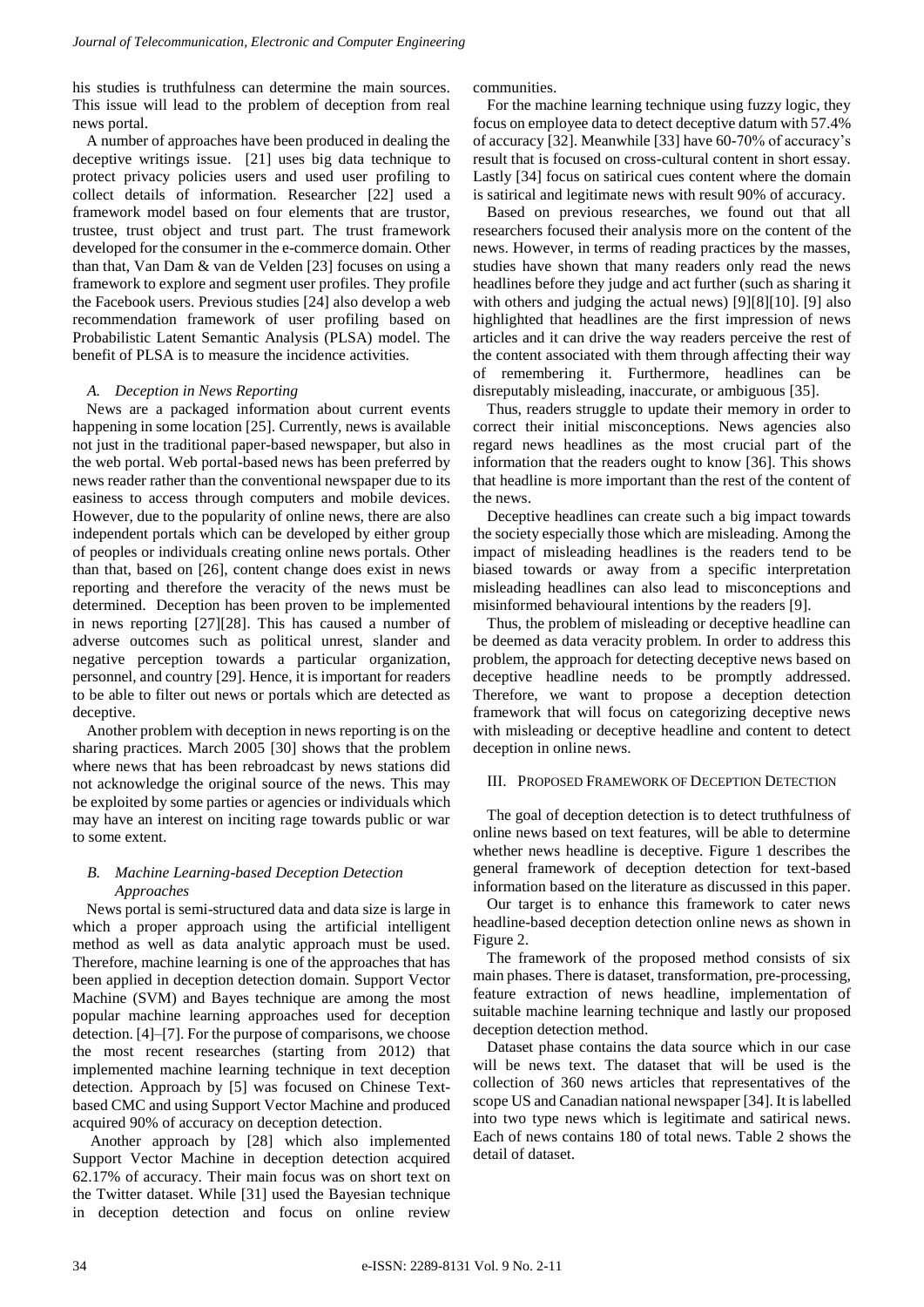Table 1 Recent Trend in Deception Detection Using Machine Learning Technique

| <b>Authors</b> | Machine learning<br>approaches | Domain                                  | Accuracy | Focus                                               |
|----------------|--------------------------------|-----------------------------------------|----------|-----------------------------------------------------|
| [34]           | <b>SVM</b>                     | Satirical and Legitimate<br><b>News</b> | 90%      | Focus on satirical cues content                     |
| [33]           | <b>SVM</b>                     | <b>Short Essay</b>                      | 60-70%   | Focus on cross-cultural content                     |
| [28]           | <b>SVM</b>                     | Short text                              | 62.17%   | Focused short text in social media                  |
| [32]           | <b>Fuzzy Logic</b>             | Employee data                           | 57.4%    | Focus on employee data to detect deceptive<br>datum |
| [5]            | <b>SVM</b>                     | Chinese text                            | 86%      | Focused only on Chinese text content                |
| [31]           | Bayes                          | Online review<br>communities data       | 89.7%    | Focus on deceptive online review<br>communities     |



Figure 1**:** Framework of deception detection



Figure 2**:** Proposed framework of headline-based deception detection for online news

Table 2 Dataset Details

| Details                      | Legitimate News | <b>Satirical News</b> |
|------------------------------|-----------------|-----------------------|
| <b>Total News</b>            | 180             | 180                   |
| Total words headline         | 1744            | 1937                  |
| Average words in each news   | 9.67            | 10.76                 |
| Average letters in each news | 61.62           | 69.66                 |

Transformation phase changes the data into a suitable form that enables processing. The data must be cleaned first as the data comes from any sources. In this case, we will remove all noise and useless information from the data.

After the transformation phase, preprocessing will be conducted to normalize data by removing the unrelated data. The tasks involved in this phase are stop word removal and word stemming. Stop removal word is a technique that is used for removing all the stop words, which is a group of word that has no importance in a sentence. Examples of stop words are 'the', 'and', 'to', 'a' and more, while stemming is a technique to find the root of words. For example, words such as 'waited', 'waits' and 'waiting' will be reduced to the root word 'wait'.

The important and unique part of this framework is the features extraction phase, in which it will be focusing on the news headlines. Then, we will use suitable and relevant machine learning approach to analyze our result. From the analysis, we can predict the deception of an online news headline.

We consider each word in the news headline is very important. Therefore, we are going to use term frequencyinverse document frequency (TF-IDF) method as a part of features extraction in our study. TF-IDF can evaluate how important is a word in the document. Mathematically, TF-IDF is expressed as:

TF (t) = (Number of times term t appears in document) / (Total number of terms in the document)

IDF (t) =  $\log e$  (Total number of documents) / (Number of document with term t in it)

After the feature selection process, news headline classification will be determined by the deception detection. The classifier that we will use is Support Vector Machine (SVM). This classification method is the most common method used in research and for news text classification.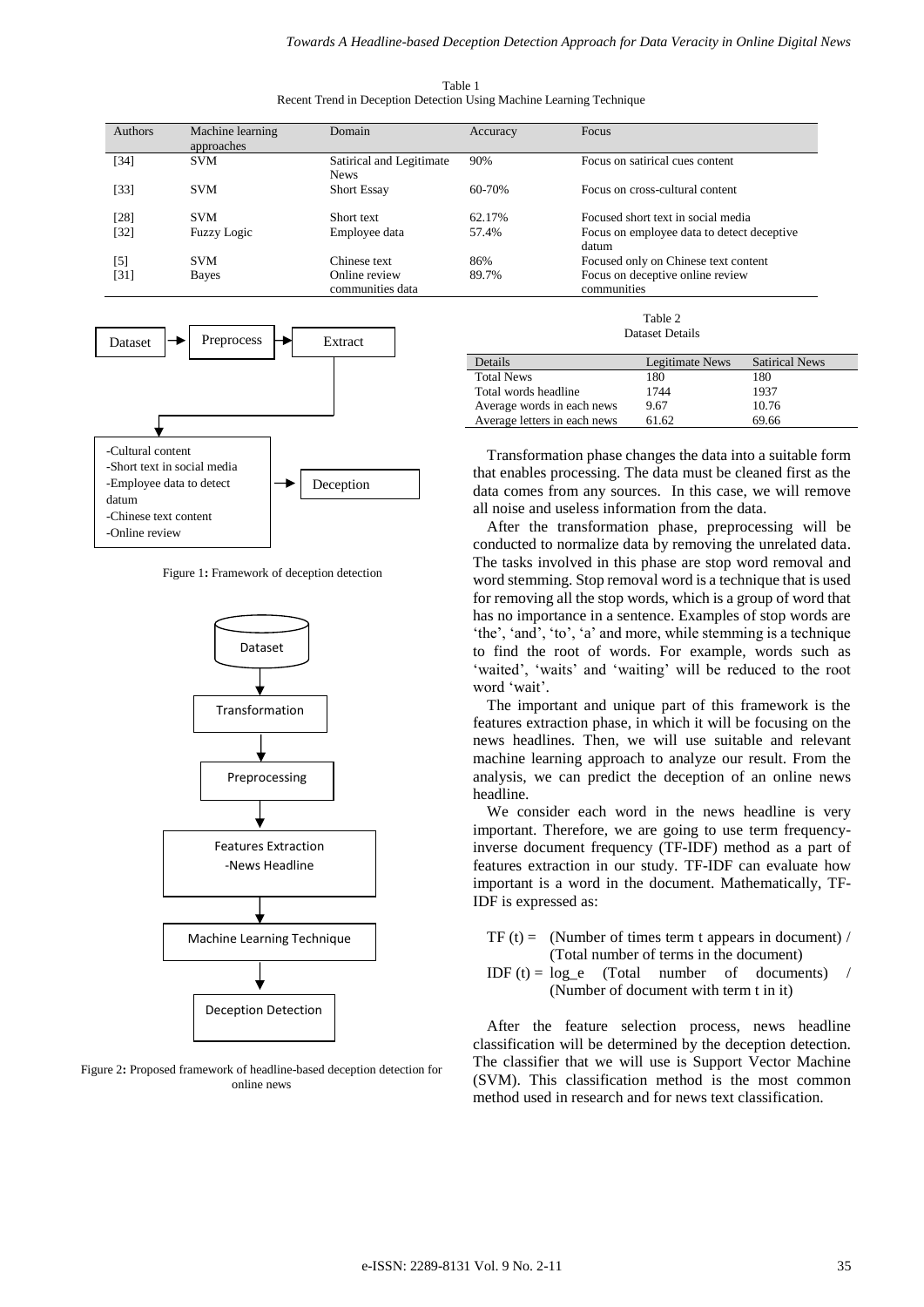#### IV. EXPERIMENTAL SETUP



Figure 3**:** Experimental setup

Figure 3 describes the experimental set up for validating our proposed framework. In step 3A & 3B we define tf-idf using unigrams and bigrams feature extraction. The next step is to train and evaluate the accuracy of the headlines.

Table 3 describes the differences of unigrams and bigrams. Example of the news headline that is used in Figure 4 is "Jeb Bush's Cerebral Debate Style Faces a Test: Donald Trump" [34].

Table 3 Unigrams and Bigrams for News Headline

| Unigrams                | <b>B</b> igrams              |
|-------------------------|------------------------------|
| ('Jeb'.)                | ('Jeb', 'Bush's')            |
| (Bush's')               | ('Bush's', 'Cerebral')       |
| ('Cerebral',)           | ('Cerebral', 'Debate')       |
| ( 'Debate'. )           | ('Debate', 'Style')          |
| ('Style', )             | ('Style', 'Faces')           |
| (T <sup>'</sup> faces') | (T <sup>'</sup> faces', 'a') |
| (a')                    | (a', 'Test')                 |
| (Test:')                | ('Test:', 'Donald')          |
| ('Donald',)             | ('Donald', 'Trump')          |
| (Trump')                |                              |

#### V. FUTURE WORKS AND CONCLUSIONS

Based on the literature, we found out that machine learning techniques such as SVM, Bayesian and Fuzzy are among the popular approaches used by researchers in deception detection on the text. Literature also highlighted that research in deception detection are more focused on the content as a whole rather than the headline. The existence of deceptive headlines in news reporting and the importance of headlines compared to its content were also highlighted by a number of researchers. The impact of deceptive headlines to the masses was also highlighted and we conclude that focusing headlines in terms of deception detection is very important in deceptive deception for online news. Therefore, in this paper, we propose a deception detection framework for online news based on a news headline. As a future work, we will validate and implement our proposed framework to be used as an approach for deception detection for online digital news content.

#### ACKNOWLEDGMENT

This research was supported by Universiti Putra Malaysia through Putra Grant Scheme-Putra Graduate Initiative (GP-IPS/2016/9478900).

#### **REFERENCES**

- [1] Y. R. Tausczik and J. W. Pennebaker, "The Psychological Meaning of Words: LIWC and Computerized Text Analysis Methods," *J. Lang. Soc. Psychol.*, vol. 29, no. 1, pp. 24–54, 2010.
- [2] V. L. Rubin and T. Vashchilko, "Extending information quality assessment methodology: A new veracity/deception dimension and its measures," *Proc. Am. Soc. Inf. Sci. Technol.*, vol. 49, no. 1, pp. 1–6, 2012.
- [3] T. Lukoianova and V. L. Rubin, "Veracity roadmap: Is big data objective, truthful and credible?," *Adv. Classif. Res. Online*, vol. 24, pp. 4–15, 2013.
- [4] M. G. Moghaddam and A. Mustapha, "A Temporal-Focused Trustworthiness to Enhance Trust-based Recommender Systems 20J 3 J 3th International Conference on Intelligent Systems Design and Applications ( ISDA )," pp. 219–223, 2013.
- [5] H. Zhang, Z. Fan, J. Zheng, and Q. Liu, "An improving deception detection method in Computer-Mediated Communication," *J. Networks*, vol. 7, no. 11, pp. 1811–1816, 2012.
- [6] L. Berti-Equille, "Data veracity estimation with ensembling truth discovery methods," pp. 2628–2636, 2015.
- [7] T. Ekin, F. Leva, F. Ruggeri, and R. Soyer, "Application of bayesian methods in detection of healthcare fraud," *Chem. Eng. Trans.*, vol. 33, pp. 151–156, 2013.
- [8] D. Dor, "On newspaper headlines as relevance optimizers," *J. Pragmat.*, vol. 35, no. 5, pp. 695–721, 2003.
- [9] R. Ecker, U.K, Lewandowsky, S., Chang, E.P., Pillai, "The Effects of Subtle Misinformation in News Headlines," *Uma ética para quantos?*, vol. XXXIII, no. 2, pp. 81–87, 2014.
- [10] D. Q. Wang, "Madness in the Media : Understanding How People With Lived Experience Interpret Newspaper Headlines," no. April, 2016.
- [11] "Most Read Online Newspapers in the World: Mail Online, New York Times and The Guardian - comScore, Inc." [Online]. Available: https://www.comscore.com/Insights/Data-Mine/Most-Read-Online-Newspapers-in-the-World-Mail-Online-New-York-Times-and-The-Guardian. [Accessed: 24-Jan-2017].
- [12] C. E. Osgood, "Where Do Sentences Come From?," *Semant. Interdiscip. Read. Philos. Linguist. Psychol.*, pp. 88–105, 1971.
- [13] M. Knapp, R. Hart, and H. Dennis, "An exploration of deception as a communication construct," *Hum. Commun. …*, vol. Fall, no. 1, pp. 15– 29, 1974.
- [14] T. Dirsehan and M. Çelik, "Profiling online consumers according to their experiences with a special focus on social dimension," *Procedia - Soc. Behav. Sci.*, vol. 24, pp. 401–412, 2011.
- [15] M. Kerby and A. Marland, "Media Management in a Small Polity: Political Elites ' Synchronized Calls to Regional Talk Radio and Attempted Manipulation of Public Opinion Polls," no. August, 2015.
- [16] S. Afroz, M. Brennan, and R. Greenstadt, "Detecting Hoaxes, Frauds , and Deception in Writing Style Online," pp. 461–475, 2012.
- [17] J. Wayman, N. Orlans, O. Hu, F. Goodman, A. Ulrich, and V. Valencia, "Technology Assessment for the State of the Art Biometrics Excellence Roadmap. Volume 2 (of 3). Face, Iris, Ear, Voice, and Handwriter Recognition," vol. 2, no. JUNE 1987, 2008.
- [18] M. Brennan and R. Greenstadt, "Practical Attacks Against Authorship Recognition Techniques," *Artif. Intell.*, pp. 60–65, 2009.
- [19] M. G. Frank, M. A. Menasco, and M. O'Sullivan, "Human behavior and deception detection," *Wiley Handb. Sci. Technol. Homel. Secur.*, 2008.
- [20] H. M. Jung, "Information Manipulation Through the Media," *J. Media Econ.*, vol. 22, no. 4, pp. 188–210, 2009.
- [21] O. Hasan, B. Habegger, L. Brunie, N. Bennani, and E. Damiani, "A discussion of privacy challenges in user profiling with big data techniques: The EEXCESS use case," *Proc. - 2013 IEEE Int. Congr. Big Data, BigData 2013*, no. 1, pp. 25–30, 2013.
- [22] W. W. Guo and M. Looi, "A framework of trust-energy balanced procedure for cluster head selection in ireless sensor networks," *J. Networks*, vol. 7, no. 10, pp. 1592–1599, 2012.
- [23] J.-W. van Dam and M. van de Velden, "Online profiling and clustering of Facebook users," *Decis. Support Syst.*, vol. 70, pp. 60–72, 2015.
- [24] G. . Xu, Y. . Zhang, and X. . Zhou, "Towards user profiling for web recommendation," *Lect. Notes Comput. Sci. (including Subser. Lect. Notes Artif. Intell. Lect. Notes Bioinformatics)*, vol. 3809 LNAI, pp. 415–424, 2005.
- [25] R. Nielsen and R. Sambrook, "What is Happening to Television